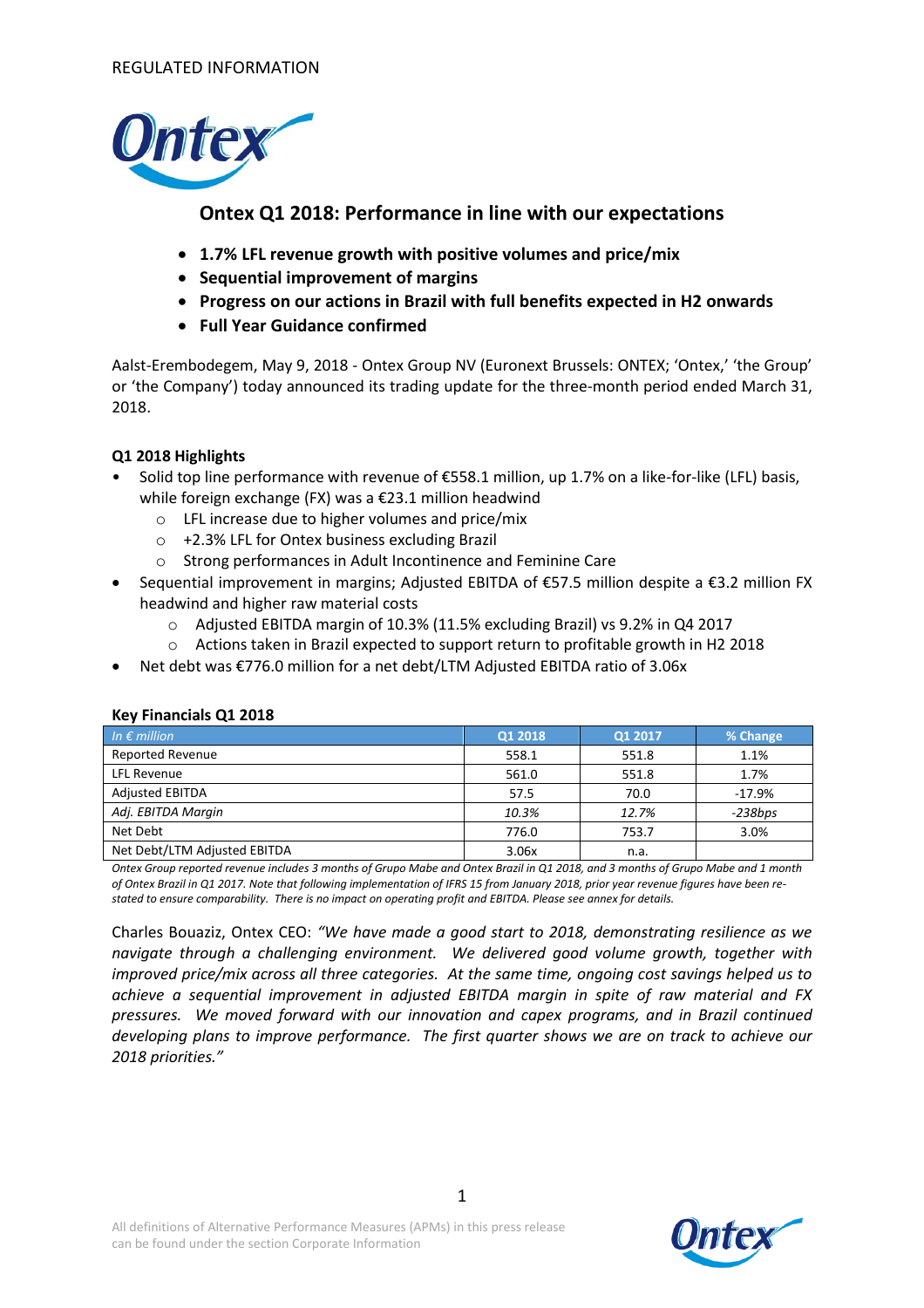## **Market Dynamics**

Market conditions in early 2018 were largely unchanged compared to 2017: growth in the Adult Inco category is essentially offsetting a decline in Babycare category, and marginally lower Femcare category. Retailer brands performed well, and continue to represent a compelling alternative to international brands based on performance and price. The ongoing increase in the Adult Inco category across our markets, as well as retailer brands growing ahead of overall market growth, offer considerable future potential in which Ontex is very well positioned to benefit.

Raw material indices were materially higher in Q1 2018 compared to the same period in 2017 as anticipated. Based on current market information, a similar impact is expected for Q2 2018.

Nearly all of the currencies in which we have business were weaker versus the euro in Q1 2018.

# **Overview of Ontex Performance in Q1 2018**

Our Q1 2018 performance was in line with our expectations, with Group revenue up 1.7% to €558.1 million. Good growth was achieved in Baby pants, as well as in the Adult Inco and Feminine Care categories. Divisional revenue performances were varied as expected, with solid growth in Growth Markets, Healthcare and Americas Retail. Group revenue increased due to both higher volumes and price/mix.

Adjusted EBITDA was €57.5 million in Q1 2018, and the adjusted EBITDA margin of 10.3% was a sequential improvement versus Q4 2017. This was in line with our expectations that the first half of 2018 would be lower than the same period of 2017. Savings and efficiency actions partly mitigated significant headwinds from raw materials and foreign exchange, as well as the dilutive impact of Brazil. We selectively invested in sales and marketing activities to support continued top-line growth.

# **OUTLOOK**

Based on progress made in Q1 2018 we confirm our three priorities for 2018:

- continue investing in initiatives which will support sustainable profitable growth
- strengthen further the underlying Ontex business, continuing to build on our leadership position in retailer brands in Europe and on our portfolio of local brands
- achieve sustainable improvements in our Brazil business

Our market expectations remain unchanged: higher raw material costs, volatile and negative impact of FX, and pricing pressure especially in the Babycare category. In this environment, we continue to expect a low single-digit LFL revenue growth for 2018 in broadly flat hygiene markets. We anticipate that adjusted EBITDA margins in the first half of 2018 will be lower year on year, before sequentially improving as we progress through the second half. This evolution is expected as our actions across all aspects of the business, including pricing - which will result in some volume losses - mix and cost savings, increasingly take effect.

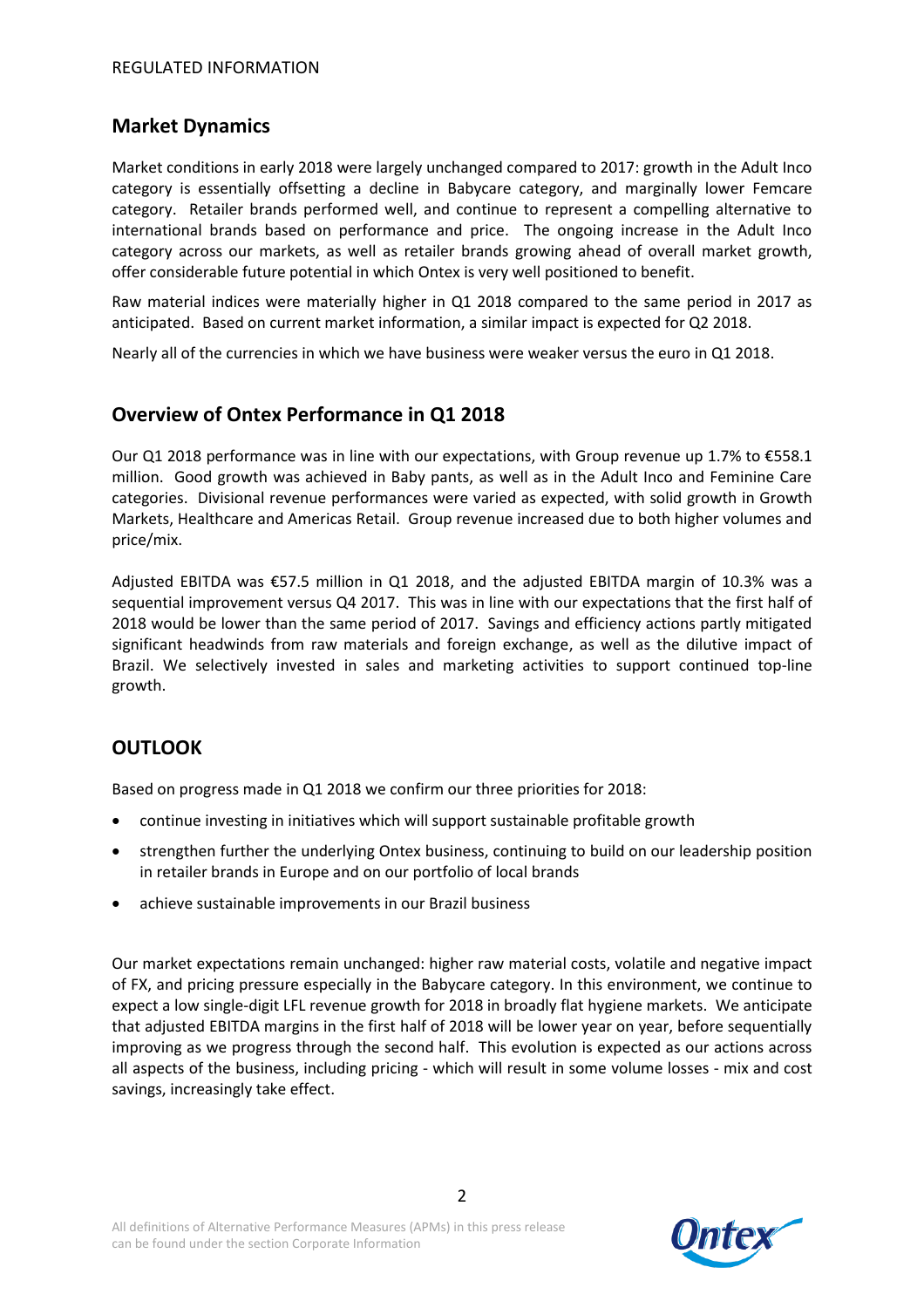# **Operational Review: Categories**

| in $\epsilon$ million         | Q1 2018 | Q1 2017 | % $\Delta$ as reported | $\%$ $\Delta$ at LFL |
|-------------------------------|---------|---------|------------------------|----------------------|
| <b>Ontex Reported Revenue</b> | 558.1   | 551.8   | 1.1%                   | 1.7%                 |
| Babycare                      | 321.8   | 330.9   | $-2.8%$                | $-1.5%$              |
| Femcare                       | 57.6    | 54.4    | 5.9%                   | 6.6%                 |
| Adult Inco                    | 174.4   | 161.8   | 7.8%                   | 7.3%                 |

*\* Includes €4.3 million of Other in Q1 2018; €4.7 million in Q1 2017*

#### **Babycare**

Babycare category revenue was 1.5% lower in Q1 2018, as Baby diapers remained under pricing pressure in several markets. Baby pants had strong volume growth, and we are investing to ensure we capture this opportunity with retail brands as well as with our own brands.

#### **Femcare**

Q1 2018 Femcare category revenue grew 6.6%, well ahead of underlying market category trends. New tampon business was the major driver of higher revenue.

#### **Adult Inco**

Revenue in the Adult Inco category was up 7.3% in Q1 2018, with growth in institutional channels, and retail sales up 9%. Consumer demand continued to drive strong growth of Adult pants.

| in $\epsilon$ million         | Q1 2018 | Q1 2017 | % $\Delta$ as reported | $\%$ $\Delta$ at LFL |
|-------------------------------|---------|---------|------------------------|----------------------|
| <b>Ontex Reported Revenue</b> | 558.1   | 551.8   | 1.1%                   | 1.7%                 |
| <b>Mature Market Retail</b>   | 219.2   | 220.9   | $-0.8%$                | $-0.5%$              |
| <b>Growth Markets</b>         | 50.3    | 45.9    | 9.6%                   | 16.7%                |
| Healthcare                    | 113.2   | 107.5   | 5.3%                   | 6.0%                 |
| <b>MENA</b>                   | 39.7    | 54.8    | $-27.6%$               | $-15.5%$             |
| <b>Americas Retail</b>        | 135.7   | 122.7   | 10.6%                  | 4.0%                 |

### **Operational Review: Divisions**

#### **Mature Market Retail**

Following solid revenue growth in 2017 including strong sales in Q4, Q1 2018 Mature Market Retail revenue was 0.5% below last year. Overall volumes grew, and the Division delivered competitive revenue growth in Feminine Care and Adult Incontinence. Baby diaper revenue was lower, as some key customers adjusted their promotional schedule after their strong finish in 2017. We further enhanced our leading retail brand offering including new channel core technology in baby diapers. This innovation is supporting our customers to build differentiation through a shopper-based retail brand, increasing consumer loyalty in this key category.

#### **Growth Markets**

Growth Markets had a strong start to the year, up 16.7%. The Eastern European business grew in line with expectations, with higher sales in Russia despite fierce price pressure in the Baby Care category, particularly in branded products. Within this category, the shift from baby diapers to pants in Russia continued in Q1. High revenue growth outside of Eastern Europe was in part the result of a favorable comparable sales basis in Q1 2017, including in Ethiopia where the ramp-up of local production since mid-2017 progressed further, as well as some inventory building at customers

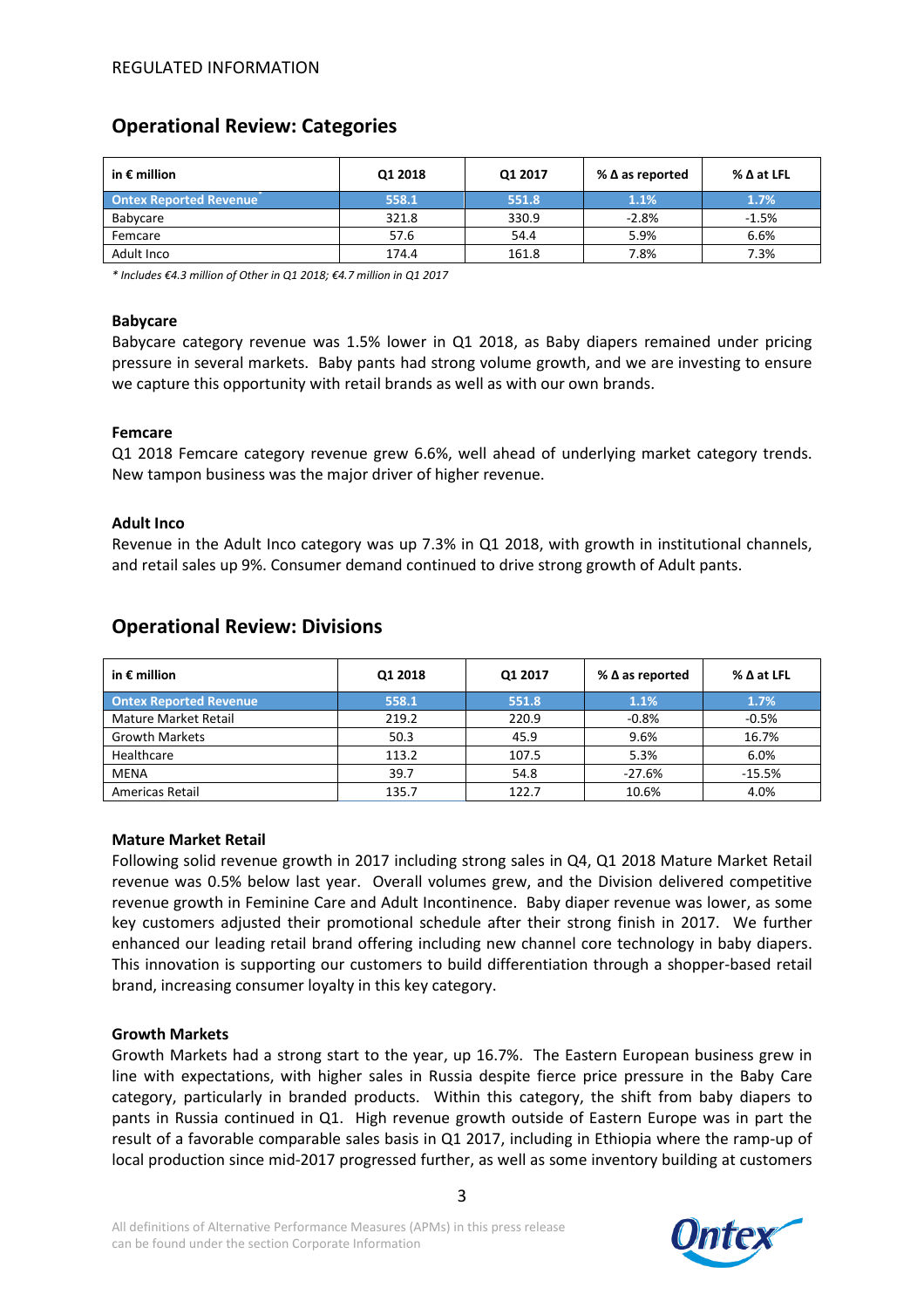ahead of seasonal demand. While these factors will impact Q2 2018, we anticipate outperforming our markets for the full year.

#### **Healthcare**

Revenue in the Healthcare Division was up 6.0% in Q1 2018, supported by new business as well as higher sales with our existing customers and some timing effects. Revenue growth was driven by higher volumes, while pricing remained under pressure in institutional channels. We continue to actively manage our business for sustainable profitability, and we are making good progress in selfpay channels. This portfolio management as well as price pressure have resulted in some contract losses which will impact the second half of the year, limiting the positive LFL revenue we expect for the full year.

#### **MENA**

Q1 2018 revenue in Middle East and North Africa Division was down 15.5% versus the highest quarter comparable base last year, essentially due to the Turkey Babycare category which remained challenging. Actions are continuing to improve our performance in this category, such as increased innovation and in-market activities. Our Adult Inco business in Turkey, based on the leading brand Canped, continued to perform well. Outside of Turkey, export sales were negatively impacted by a lack of customer liquidity, which is anticipated to result in sales shifting to Q2. As the comparable bases ease and our actions across the Division take hold, we anticipate returning to positive LFL revenue starting from Q2.

#### **Americas Retail**

Americas Retail Division revenue was 4.0% higher in Q1 2018, including 1 month of Ontex Brazil following the acquisition in March 2017. Excluding Brazil, revenue would have been up 7.4% compared to last year. Sales of baby diapers and Adult Inco products were higher in Mexico, based on our portfolio of local brands addressing consumer needs. Sales in Brazil were lower as expected; however, our team made good progress on executing our capex program and engaging with our customers on our innovation plans.

| in $\epsilon$ million         | Q1 2018 | Q1 2017 | % $\Delta$ as reported |         |
|-------------------------------|---------|---------|------------------------|---------|
| <b>Ontex Reported Revenue</b> | 558.1   | 551.8   | 1.1%                   | 1.7%    |
| Western Europe                | 272.9   | 267.0   | 2.2%                   | 2.5%    |
| Eastern Europe                | 70.9    | 73.6    | $-3.7%$                | $-1.6%$ |
| Americas                      | 136.2   | 123.7   | 10.1%                  | 3.5%    |
| <b>ROW</b>                    | 78.1    | 87.5    | $-10.7%$               | $-0.7%$ |

### **Operational Review: Geographies**

Revenue growth was achieved in Western Europe and the Americas, and sales outside of Western Europe were more than 50% of Group revenue.

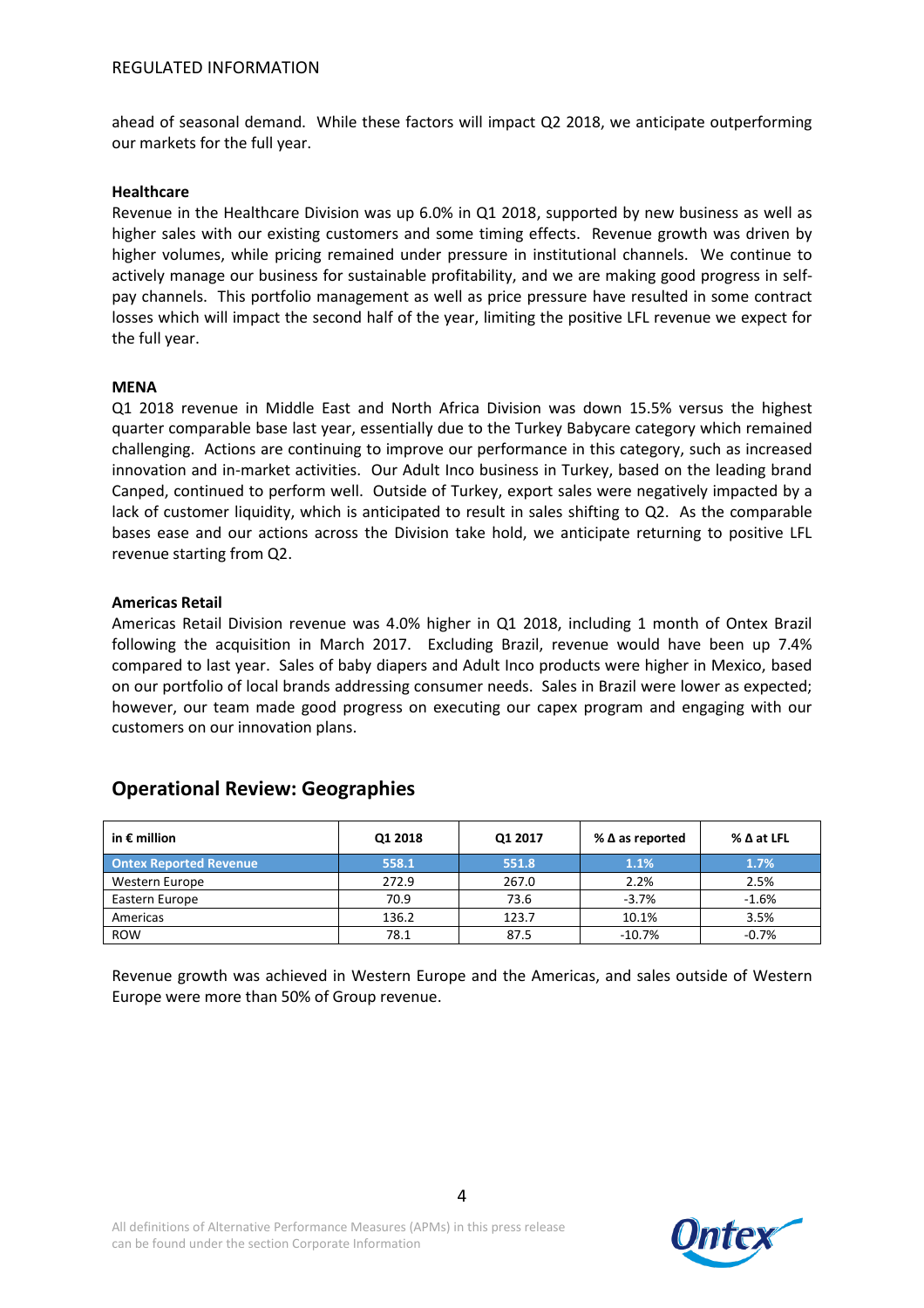# **Corporate information**

The above press release and related financial information of Ontex Group NV for the three months ended March 31, 2018 was authorized for issue in accordance with a resolution of the Board on May 8, 2018.

## **Alternative Performance Measures**

The following alternative performance measures (non-GAAP) have been included in this press release since management believes that they are widely used by certain investors, securities analysts and other interested parties as supplemental measures of performance and liquidity. The alternative performance measures may not be comparable to similarly titled measures of other companies and have limitations as analytical tools and should not be considered in isolation or as a substitute for analysis of our operating results, our performance or our liquidity under IFRS.

#### **Like-for-like revenue (LFL)**

Like-for-like revenue is defined as revenue at constant currency excluding change in perimeter of consolidation or M&A.

#### **Non-recurring Income and expenses**

Non-recurring income and expenses are those items that are considered by management not to relate to items in the ordinary course of activities of the Company. They are presented separately as they are important for the understanding of users of the consolidated financial statements of the "normal" performance of the company due to their size or nature. The non-recurring income and expenses relate to:

- Acquisition-related expenses;
- changes to the measurement of contingent considerations in the context of business combinations;
- business restructuring costs, including costs related to the liquidation of subsidiaries and the closure, opening or relocations of factories;
- asset impairment costs.

Non-recurring income and expenses of the Group are composed of the following items presented in the consolidated income statement as reported in the half-year condensed financial statements and the annual financial statements:

- Income/(expenses) related to changes to Group structure; and
- Income/(expenses) related to impairments and major litigations.

### **EBITDA and Adjusted EBITDA and related margins**

EBITDA is defined as earnings before net finance cost, income taxes, depreciation and amortisation. Adjusted EBITDA is defined as EBITDA plus non-recurring income and expenses and excluding nonrecurring impairment of assets. EBITDA and Adjusted EBITDA margins are EBITDA and Adjusted EBITDA divided by revenue.

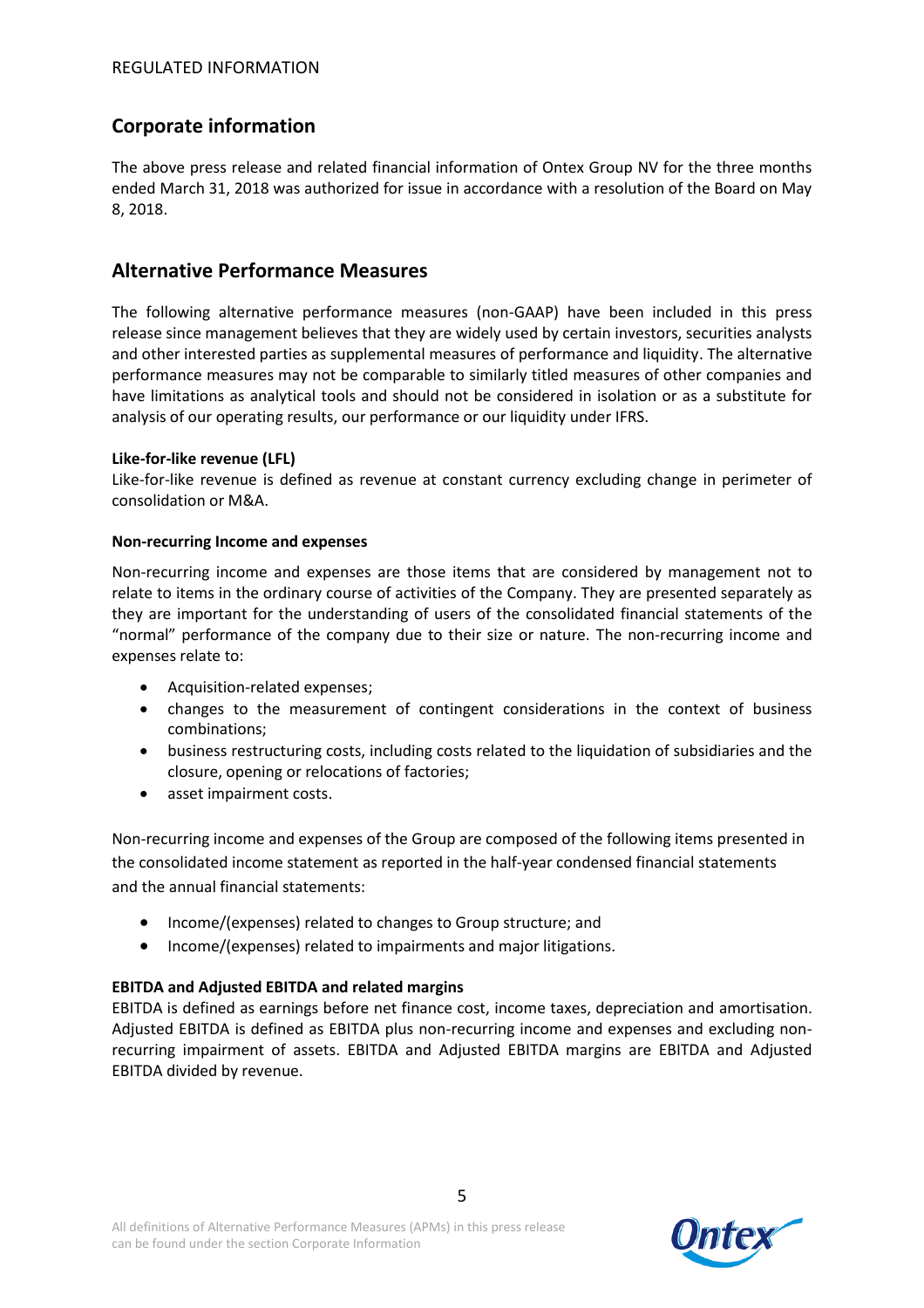#### **Net financial debt/LTM Adjusted EBITDA ratio (Leverage)**

Net financial debt is calculated by adding short-term and long-term debt and deducting cash and cash equivalents. LTM adjusted EBITDA is defined as EBITDA plus non-recurring income and expenses and excluding non-recurring impairment of assets for the last twelve months (LTM).

All definitions of Alternative Performance Measures (APMs) in this press release can be found under the section Corporate Information

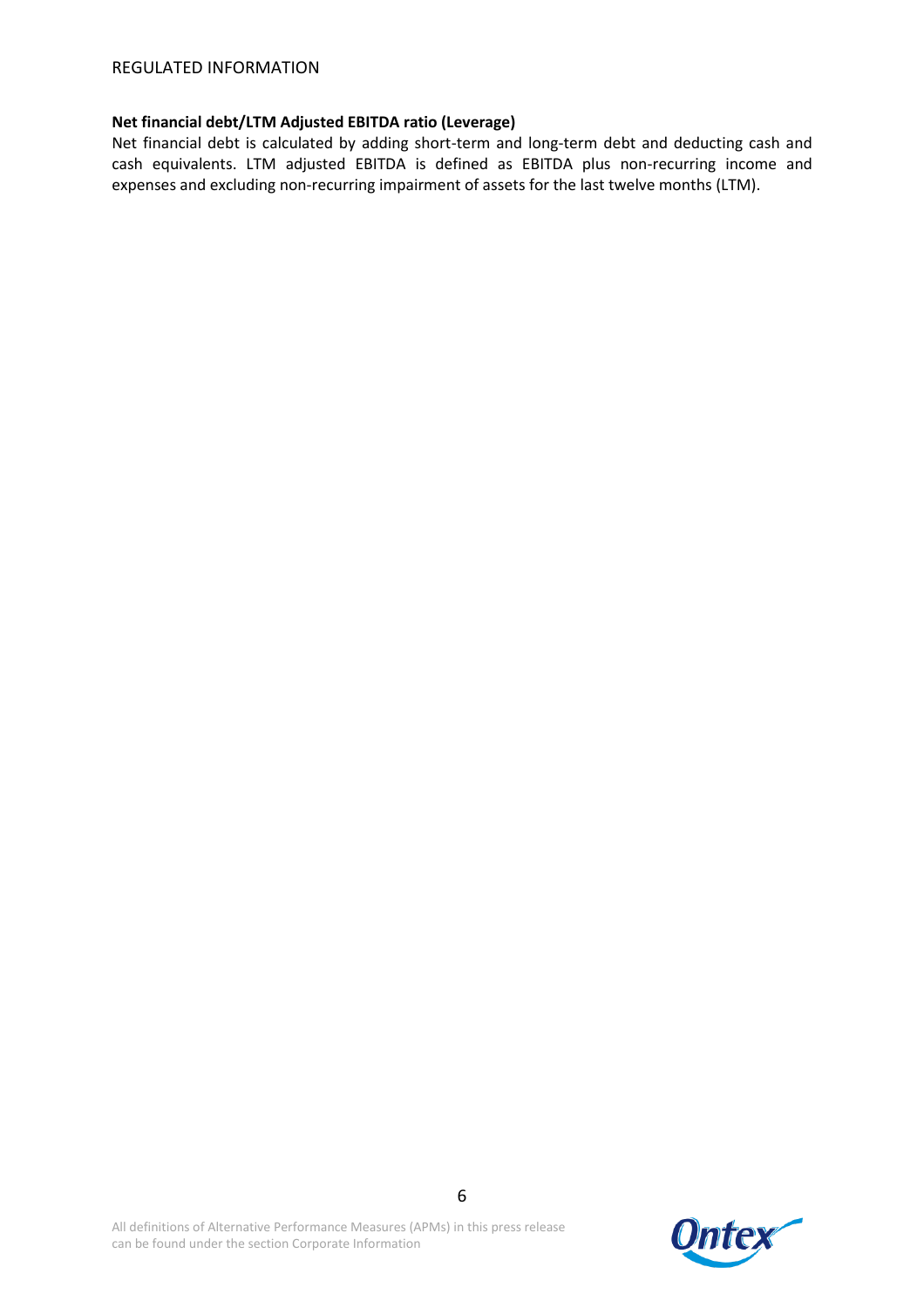## **Conference call**

Management will host a presentation for investors and analysts on May 9, 2018 at 9:00am BST/10:00am CEST.

A copy of the presentation slides will be available at: http://www.ontexglobal.com/financial-reportsincluding-annual-reviews

If you would like to participate in the conference call, please dial-in 5 to 10 minutes prior using the details below:

| Passcode:             | 2892573              |
|-----------------------|----------------------|
| Germany:              | +49 (0)69 2222 2018  |
| France:               | +33 (0)1 76 77 22 57 |
| Belgium:              | +32 (0)2 400 6926    |
| <b>United States:</b> | +1 646 828 8143      |
| United Kingdom:       | +44 (0)330 336 9411  |

A replay of the conference call will also be available for one week afterwards:

| United Kingdom       | +44 (0) 207 660 0134  |
|----------------------|-----------------------|
| <b>United States</b> | +1 719 457 0820       |
| Belgium              | +32 (0) 2 620 0568    |
| France               | +33 (0) 1 70 48 00 94 |
| Germany              | +49 (0) 69 2000 1800  |
| Passcode:            | 2892573               |

### **Financial calendar 2018**

| AGM                 | May 25, 2018     |
|---------------------|------------------|
| H <sub>1</sub> 2018 | July 26, 2018    |
| Q3 2018             | November 7, 2018 |

### **Enquiries**

**Investors** Philip Ludwig +32 53 333 730 Philip.ludwig@ontexglobal.com

**Press** Gaëlle Vilatte +32 53 333 708 Gaelle.vilatte@ontexglobal.com

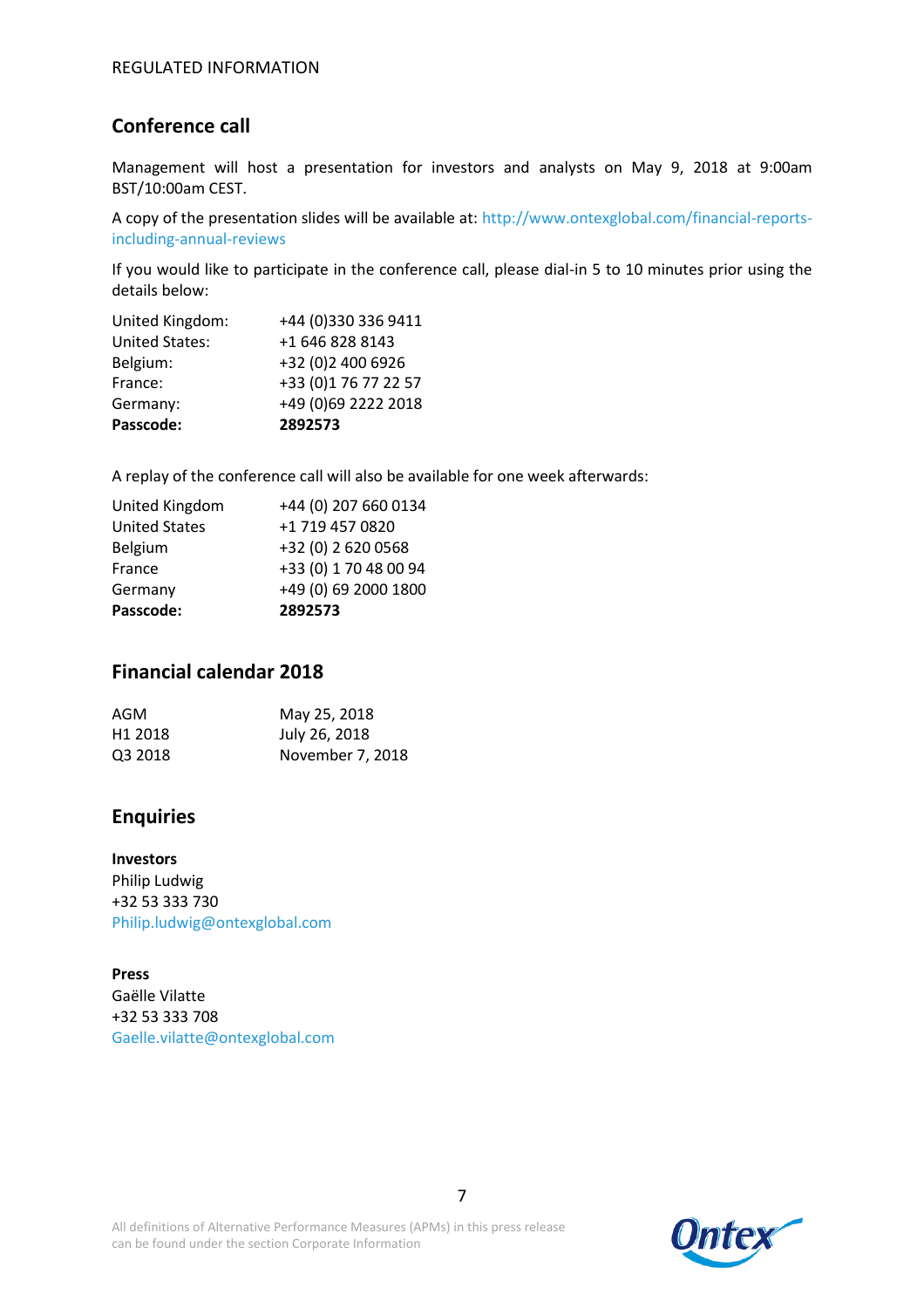## **Revenue - 2017 as reported**

| in $\epsilon$ million  | Q1 2017 | Q2 2017 | Q3 2017 | Q4 2017 | <b>FY 2017</b> |
|------------------------|---------|---------|---------|---------|----------------|
| Mature market retail   | 221.0   | 224.8   | 227.8   | 228.1   | 901.7          |
| Growth markets         | 46.1    | 50.5    | 45.6    | 51.0    | 193.1          |
| Healthcare             | 107.5   | 108.4   | 107.7   | 109.8   | 433.4          |
| <b>MENA</b>            | 56.5    | 46.0    | 40.6    | 46.7    | 189.8          |
| Americas retail        | 125.7   | 187.4   | 170.8   | 153.5   | 637.5          |
| <b>Ontex Total</b>     | 556.9   | 617.0   | 592.4   | 589.1   | 2,355.4        |
| <b>Adjusted EBITDA</b> | 70.0    | 74.7    | 68.2    | 53.4    | 266.3          |
| Adjusted EBITDA margin | 12.6%   | 12.1%   | 11.5%   | 9.1%    | 11.3%          |

# **Revenue – 2017 following application of IFRS 15**

| in $\epsilon$ million  | Q1 2017 | Q2 2017 | Q3 2017 | Q4 2017 | <b>FY 2017</b> |
|------------------------|---------|---------|---------|---------|----------------|
| Mature market retail   | 220.9   | 224.7   | 227.6   | 227.5   | 900.7          |
| Growth markets         | 45.9    | 50.5    | 45.5    | 50.4    | 192.3          |
| Healthcare             | 107.5   | 108.4   | 107.7   | 109.8   | 433.4          |
| <b>MENA</b>            | 54.8    | 45.0    | 39.5    | 45.1    | 184.5          |
| Americas retail        | 122.7   | 183.6   | 167.3   | 150.5   | 624.1          |
| <b>Ontex Total</b>     | 551.8   | 612.2   | 587.6   | 583.3   | 2,335.0        |
| <b>Adjusted EBITDA</b> | 70.0    | 74.8    | 68.2    | 53.4    | 266.3          |
| Adjusted EBITDA margin | 12.7%   | 12.2%   | 11.6%   | 9.2%    | 11.4%          |

IFRS 15 Revenue from Contracts with Customers is endorsed by the EU and is to be applied for the reporting periods beginning on January 1, 2018. The Ontex Group is applying the new standard in its consolidated financial statements for the year ending December 31, 2018, and is applying the full retrospective approach of the standard.